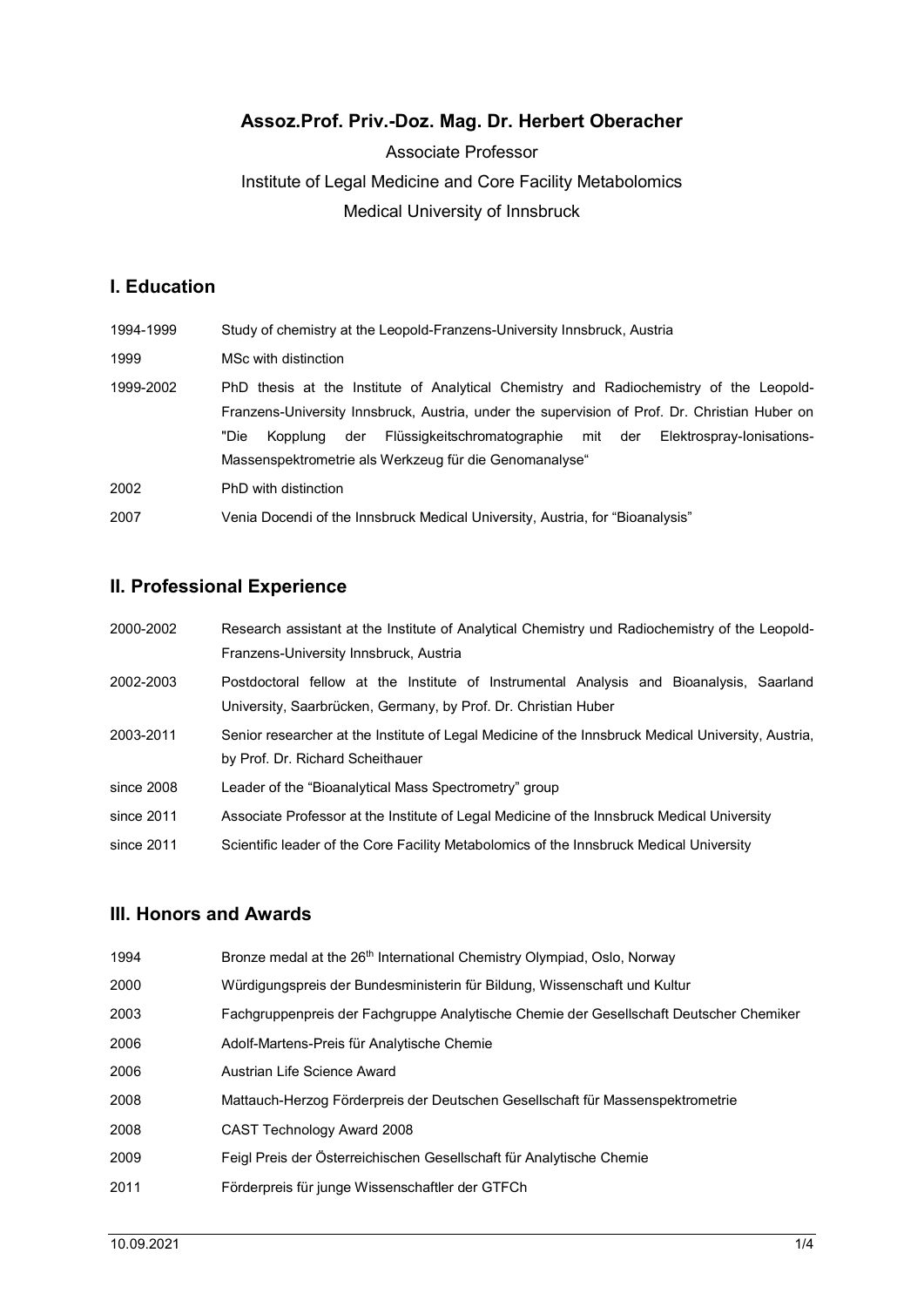2014 Listed in the "Top 40 under 40" presented by "The Analytical Scientist"

#### IV. Memberships

Gesellschaft Österreichischer Chemiker (GÖCh) – Österreichische Gesellschaft für Analytische Chemie (ASAC): Board member 2012-2022

Gesellschaft für Toxikologische und Forensische Chemie (GTFCh)

Deutsche Gesellschaft für Massenspektrometrie (DGMS)

Österreichische Plattform für Humanbiomonitoring

Austrian Society for Toxicology (ASTOX)

#### V. Reviewing activities

Analyst Analytical and Bioanalytical Chemistry Analytical Chemistry **Bioanalysis** Biomedical Chromatography Chromatographia Deutsche Forschungsgemeinschaft (DFG) Electrophoresis European Research Council (ERC) Forensic Science International International Journal of Mass Spectrometry Journal of Chromatography A Journal of Chromatography B Journal of Mass Spectrometry Journal of the American Chemical Society Journal of Pharmaceutical and Biomedical Analysis **Metabolites** Proteomics Rapid Communications in Mass Spectrometry Trends in Analytical Chemistry

#### VI. (Co-)organizer of congresses and workshops

- 8. Workshop at SOFT/TIAFT 2018 on "Screening by LC-MS/MS: Techniques, Trends, and Limitations", Boca Raton, FL, USA, January 8, 2018.
- 7. 11. JunganalytikerInnen Forum der Österreichischen Gesellschaft für Analytische Chemie, Innsbruck, September 5-6, 2015.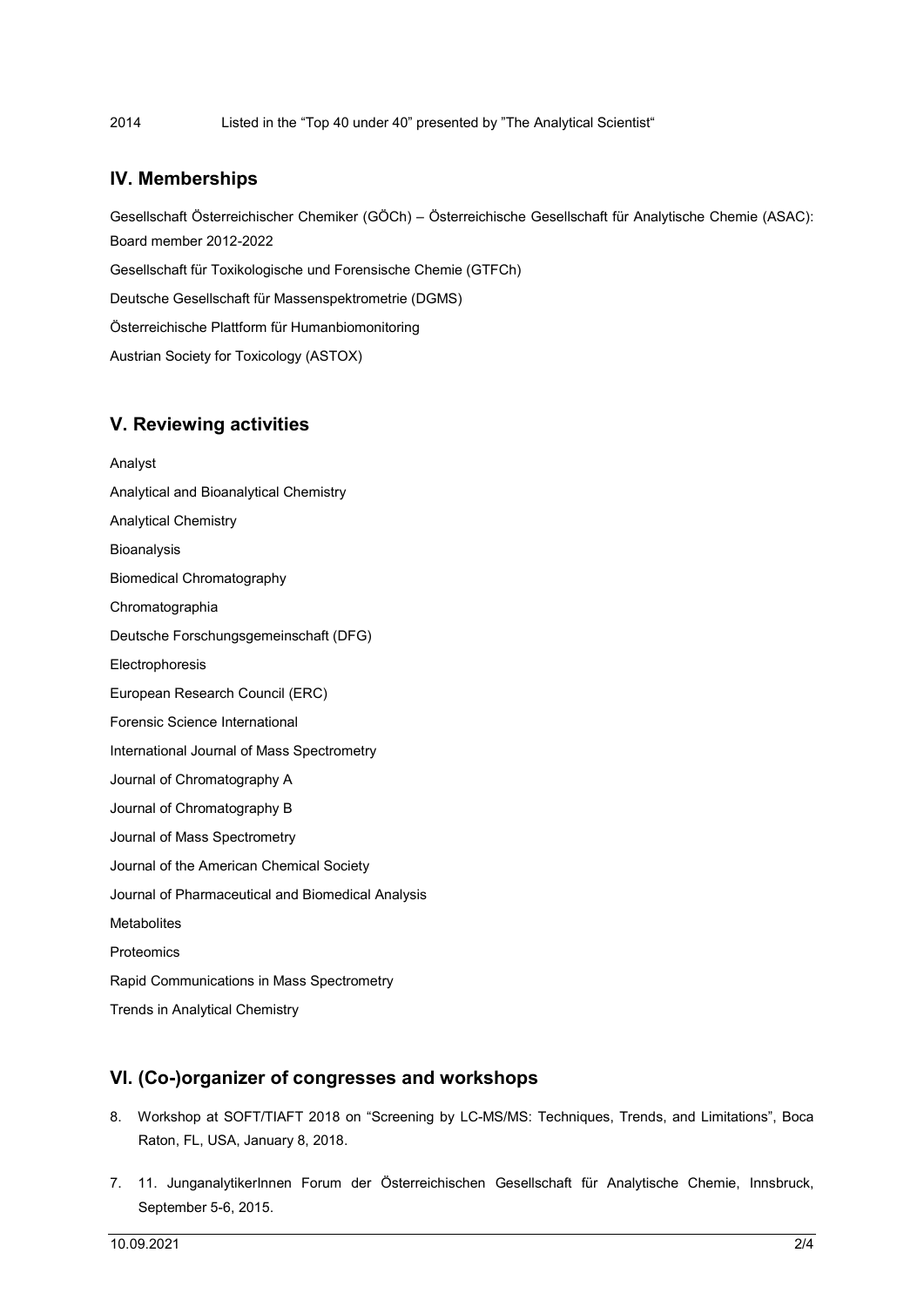- 6. Workshop on "Metabolic Phenotyping Neue Impulse für die klinische Forschung, Diagnostik und Therapie", Innsbruck, March 13, 2015.
- 5. ISC 2014 20<sup>th</sup> International Symposium on Chromatography, Salzburg, September 14-18, 2014.
- 4. Joint scientific symposium of the Austrian Societies of Toxicology (ASTOX), Pharmacy (ÖPhG), Analytical Chemistry (ASAC), and Forensic Medicine (ÖGGM), and the Comprehensive Cancer Center Vienna (CCC) on "New Developments in Forensic Toxicology", Vienna, March 21-22, 2013.
- 3. Workshop of the DNA/RNA interest group of the ASMS on "Pharmaceutical Applications of Nucleic Acid Mass Spectrometry", 60<sup>th</sup> ASMS Conference on Mass Spectrometry, Vancouver, Canada, May 21-24, 2012.
- 2. Workshop of the DNA/RNA interest group on "Nucleic Acids Sequencing: Fundamentals and New Directions", 59<sup>th</sup> ASMS Conference on Mass Spectrometry, Denver, USA, June 5-9, 2011.
- 1. 5. JunganalytikerInnen Forum der Österreichischen Gesellschaft für Analytische Chemie, Innsbruck, September 5-6, 2009.

### VII. Collaborative Research Projects and Grants

- 13. Bundesministerium für Bildung, Wissenschaft und Forschung: CORON-A. 2020-2021.
- 12. Land Tirol: SARS-CoV-2 Abwassermonitoringprogramm. 2020-2021.
- 11. Tiroler Innovationsförderung: Entwicklung und Anwendung eines GC-Hochtemperatur-PTRMS. 2018-2019.
- 10. H2020: HBM4EU, 2017-2021.
- 9. European Cooperation in Science and Technology: "Sewage biomarker analysis for community health assessment", ESSEM COST Action ES1307, 2014-2018.
- 8. Lipomed: Quality control of reference standards for forensic and clinical toxicology, since 2013.
- 7. Fonds zur Förderung der wissenschaftlichen Forschung: Simulation of redox processes involving nucleic acids, Projekt P 22526-B11, 2010-2013.
- 6. Jubiläumsfond der Österreichischen Nationalbank: Opioid Pharmacogenetics Contribution of genetic polymorphisms to individual-specific bupronorphine requirements in context of opioid replacement therapy, Projekt 13253, 2009-2010.
- 5. Phynexus Inc.: On the use of PhyTip columns for the solid phase extraction of pharmaceuticals from biological matrices, 2009.
- 4. Antec Leyden: Electrochemical simulation of oxidative damage of DNA, since 2008.
- 3. Österreichische Forschungsförderungsgesellschaft: dnatox Die Kopplung der Flüssigkeitschromatographie mit der Massenspektrometrie als Werkzeug für die Toxin- und DNA-Analytik, KIRAS PL 2 Projekt 813786, 2008-2009.